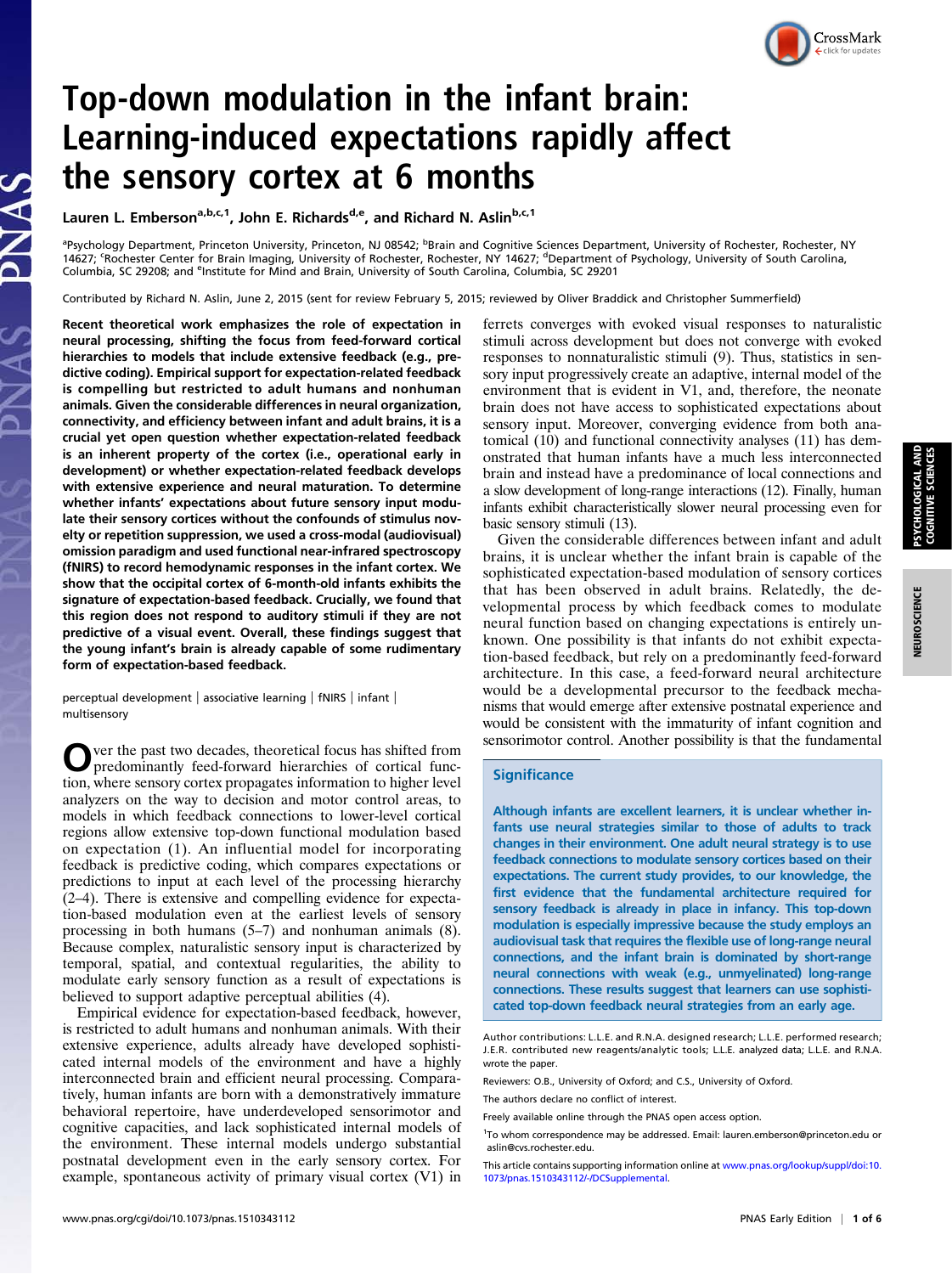

Fig. 1. Schematic of the two trial types: A+V+ (audiovisual trials) and A+V− (visual omission trials). After a period of familiarization to only A+V+ trials, infants saw visual stimuli accompanying auditory stimuli 80% of the time. Thus, infants expected to see the visual stimulus after each auditory stimulus.

architecture that allows expectation-based feedback is present in early infancy and provides a scaffold for the development of efficient internal models of the environment. Here, we ask whether expectation-based feedback is evident in the infant brain: specifically, in the sensory cortex.

Despite extensive behavioral evidence that infants can form expectations in many perceptual and cognitive domains (14, 15) and are able to quickly and robustly respond to new information in their environment (e.g., statistical learning abilities) (16, 17), it remains unclear how their expectations about future sensory input are instantiated neurally. The infant event-related potentials (ERPs) literature provides a glimpse but falls short of clarifying the underlying neural mechanism. The traditional oddball design, which presents a frequent stimulus and an infrequent stimulus (e.g., 80% and 20% respectively), reveals a robust novelty response in several waveform components (delayed version of the P300 and the mismatch negativity) (18–20). However, the ERP is exquisitely sensitive to the properties of the stimuli, and so the enhanced response to the infrequent stimulus could be a prediction error, a nonspecific surprise effect, or a recovery to the greater repetition of the frequent stimulus (i.e., rebound from repetition suppression) (21). Using similar designs with similar interpretative limitations, recent work with functional near-infrared spectroscopy (fNIRS) (an optical imaging method for noninvasively recording functional changes in the hemodynamics of the infant cortex while the infant is awake and behaving) (22, 23) has revealed increased neural responses to the presentation of novel acoustic stimuli (24) and evidence of stimulus anticipation (25).

A more interpretively transparent design for assessing whether expectations can modulate responses in sensory cortex is the stimulus-omission paradigm. Here, two or more stimuli are presented in a predictable temporal order, and one of the expected stimuli is occasionally and unexpectedly omitted. Because there is no sensory input during stimulus omission, the response cannot be due to recovery from repetition suppression, and, if the effect is localized (i.e., does not occur in all cortical regions), it cannot be due to nonspecific surprise. This stimulus-omission paradigm has been used with mice to record from V1 with multielectrode arrays (8), with human adults to record from auditory and frontal areas with magnetoencephalography (MEG) (7), from V1 using fMRI (26), and with presurgical epilepsy patients to record from temporal-parietal areas with cortical electrodes (27). A particularly impressive variation is the ability of a recently learned cross-modal association (e.g., audiovisual stimuli) to generate responses to the unexpected omission of one of the previously paired stimuli, as recently demonstrated in human adults (5, 28).

We used the cross-modal stimulus omission paradigm to determine whether a recently learned audiovisual association drives occipital cortex responses during an unexpected visual omission in young human infants. We presented 36 6-month-old infants (Materials and Methods) with novel sounds and visual stimuli such that a sound predicted the presentation of a visual stimulus. Infants can rapidly learn arbitrary audiovisual associations even from a young age (29, 30). Therefore, after a brief period of familiarization (less than 2 min, 18 audiovisual or  $A+V+$  events), infants were presented with trials where the predictive auditory stimulus was presented and the visual stimulus was unexpectedly withheld (see Fig. 1 and Materials and Methods). These unexpected visual omission trials violate sensory expectations but do not present any sensory input. Therefore, any occipital cortex responses to unexpected visual omissions were evidence of a neural response generated as a result of a violation of sensory expectation and not a result of lower-level neural adaptation effects, such as repetition suppression or generalized novelty responses.

#### Results

To calculate the magnitude of the hemodynamic response, normalized changes in blood oxygenation were averaged from 5 to 9 s after stimulus onset within two neuroanatomically defined regions of interest (ROIs) (occipital, three NIRS channels; temporal, five NIRS channels) (Fig. 2) [see Materials and Methods for details on the magnetic resonance (MR)–fNIRS coregistration method (31) and selection of our analysis window]. We considered changes in oxygenation for trials where a predictive auditory stimulus was presented but the visual stimulus unexpectedly was omitted (unexpected visual omissions or A+V− trials) and to trials where both an auditory and visual stimulus were presented (A+V+ trials, consistent with overall exposure) (Fig. 1). Although, overall, the auditory and visual stimuli were presented together 80% of the time (after a period of familiarization), our experimental design allowed us to compare equal numbers of A+V+ trials and A+V− trials (Materials and Methods).



Fig. 2. (Top) Pictures were taken of each infant who participated in the study to help determine the location of the NIRS optodes in relation to anatomical markers. (Bottom) Two regions of interest (ROIs) were temporal (comprised of five channels) and occipital (comprised of three channels). ROIs were selected based on their neuroanatomical localization for the majority of infants. All channels within each ROI were averaged together. Three average MR templates were used for the coregistration to capture natural variability in infants' head sizes in the age range studied (Materials and Methods); this figure presents the range and probability (higher probability is indicated by brighter colors) of NIRS recordings for the two ROIs as displayed on the MR template used for coregistration of all of the infants included in the final sample.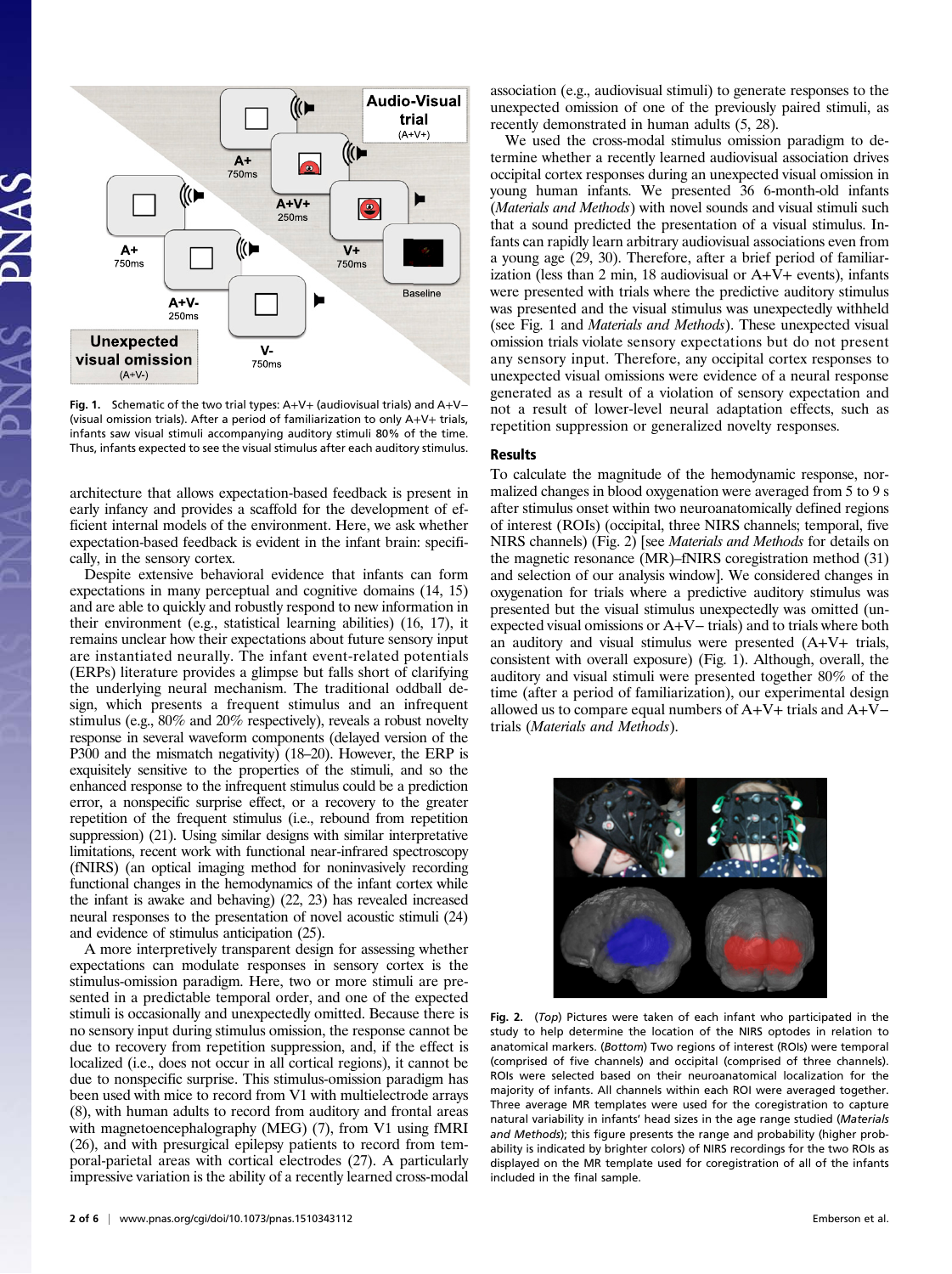

Fig. 3. Average change in oxygenated hemoglobin in two ROIs (temporal and occipital cortex) in response to (going left to right) A+V+ trials that were consistent with 80% of stimuli presented to infants after familiarization, A+V− omission trials, or unexpected visual omissions where the auditory stimulus was presented but the visual stimulus was not. These trials occurred 20% of the time. A separate group of infants was presented with two types of control trials: expected visual omissions (A+V− control) and expected auditory omissions (A−V+ control). The level of oxygenated hemoglobin was averaged from 5 s after stimulus onset to the mean duration of the jittered ISI, which was 9 s post-stimulus onset.

First, considering the  $A+V+$  trials, we found significant increases in oxygenation from baseline in both the temporal and occipital ROIs  $[ts(16) > 2.44, Ps < 0.026]$  (Fig. 3). This important confirmatory result is consistent with previous work on temporal responses to auditory stimuli and occipital responses to visual stimuli in infants (see ref. 22 for a recent review).

The Infant Occipital Cortex Responds During Unexpected Visual Omissions. Next, we consider responses in the same ROIs to trials where a predictive auditory stimulus was followed by an unexpected omission of the visual stimulus. Crucially, we found a robust occipital cortex response  $[t(16) = 4.81, P = 0.00019]$  (Fig. 3) that was not statistically distinct from a response to the presentation of a visual stimulus [A+V+ trials compared with A+V− trials,  $t(16) = -0.10$ ,  $P = 0.92$ ]. Thus, in an ROI that responds robustly to the presentation of a visual stimulus, we also found a robust response during the unexpected omission of a visual stimulus. We also found significant activity in the temporal cortex in A+V− trials  $[t(16) = 2.64, P = 0.018]$ . However, this activation was significantly reduced from the A+V+ trials  $[t(16) = 2.58, P =$ 0.020] [\(Fig. S1\)](http://www.pnas.org/lookup/suppl/doi:10.1073/pnas.1510343112/-/DCSupplemental/pnas.201510343SI.pdf?targetid=nameddest=SF1). Similar to previous work (32), we found that audiovisual information increased occipital lobe activity compared with visual only presentation. Future work is needed to carefully disentangle whether it is simply the superposition of auditory and visual information that results in augmented sensory cortex activity or whether additional predictive processing or learning is contributing to this sensory cortex modulation.

The Occipital Cortex Does Not Respond During Expected Visual **Omissions.** In an additional experiment, we conducted a crucial control: How does the infant occipital cortex respond when it is presented with expected visual omissions? A separate group of infants with comparable demographics (Materials and Methods) were presented with the same auditory and visual stimuli, but now these stimuli are always presented separately: The auditory stimulus was never paired with the visual stimulus, and the visual stimulus was never presented with the auditory stimulus. Thus, when infants heard the auditory stimulus, they did not expect to see the visual stimulus: In the absence of audiovisual association, visual omissions are now expected. Identical fNIRS recording and analysis methods revealed that expected visual omissions

(A+V− control trials) did not result in a response in the occipital cortex  $[t(18) = 0.34, P = 0.74]$  (Fig. 3).

In a direct comparison across experiments, we found that the occipital cortex responded differentially to the same stimuli (the presentation of an auditory stimulus without a visual stimulus, A+V−) depending on the presence or the absence of visual expectations  $[t(34) = 3.35, P = 0.002]$  (Fig. 3, center two columns). Fig. 4 presents the time course of responses in the occipital cortex in response to the same stimuli but in the presence or absence of a visual expectation. When infants expected visual input but none was received, there was an increase in cortical activity in this region.

In this separate group of infants, we also confirmed that the same occipital ROI robustly responds to the presentation of a visual stimulus (A−V+ control trials) ( Fig. 3, rightmost column,  $t(18) = 3.8537$ ,  $P = 0.0012$ ). Although numerically the responses to both A+V+ trials and unexpected visual omissions (A+V− trials) were higher than for the control visual only trials (A−V+), this difference was not statistically significant  $[ts(34) < 1.53, Ps >$ 0.13] ([Fig. S2](http://www.pnas.org/lookup/suppl/doi:10.1073/pnas.1510343112/-/DCSupplemental/pnas.201510343SI.pdf?targetid=nameddest=SF2)). However, we found a significant increase in temporal cortex response to audiovisual A+V+ trials compared with unexpected visual omission trials (A+V−, reported earlier, [Fig. S1\)](http://www.pnas.org/lookup/suppl/doi:10.1073/pnas.1510343112/-/DCSupplemental/pnas.201510343SI.pdf?targetid=nameddest=SF1) and a marginally significant increase compared with an expected visual omission [control A+V−,  $t(33) = 2.00$ ,  $P =$ 0.053], suggesting that the presence of concurrent audiovisual information modulates activity in the temporal cortex, with some suggestion for the same in the occipital cortex.

#### Discussion

Although decades of research have used violations of expectation to probe infant behavior (14, 15), the current study, to our knowledge, is the first to determine that the infant occipital cortex responds to a mismatch between an infant's visual expectation and current sensory input. Trials that violated visual expectations did so by omitting the presentation of a visual stimulus, and therefore no novel stimulus was presented. This design is crucial because it circumvents the possibility that these results are driven by lower-level adaption responses, such as repetition suppression. The inclusion of MRI coregistration of fNIRS recordings with age and head size-appropriate MRI templates provided clear neuroanatomical constraints and interpretations on our functional data. Even though we used broadly defined occipital and temporal ROIs, MR coregistration was necessary to determine which probes on the back of the head were recording from the occipital cortex vs. the cerebellum and



Fig. 4. Time course of changes in oxygenation for the same stimuli (A+V−) but when a visual omission was expected and unexpected. Time is in seconds from the onset of the auditory stimulus (visual stimulus started 750 ms after auditory stimulus). These time courses correspond to the mean changes in oxygenation for the occipital ROI as represented in the two middle columns of the bar plot in Fig. 3. In all plots, error bars represent the SEM.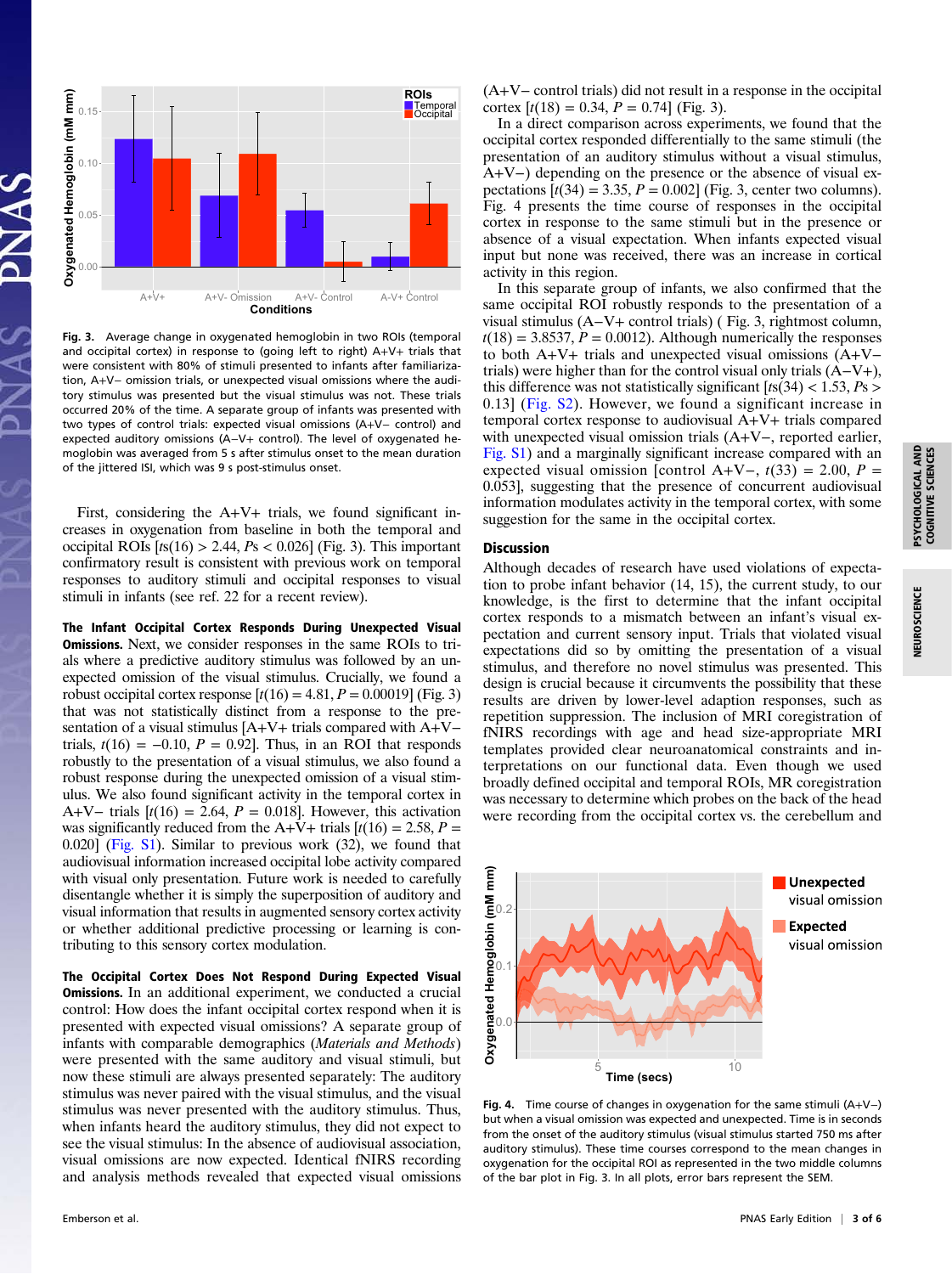which probes on the side of the head were recording from the temporal vs. the frontal lobe. Without conducing MR coregistration, we would have mistakenly localized probes to the wrong lobe (e.g., frontal channels mistaken for temporal). In addition, we now know which subregions of the occipital and temporal lobes were recorded from during the study, paving the way for future work to refine current analyses to subregions of these perceptual cortices. Broadly, we found that the same ROI that robustly responds to visual stimuli (both within the same group of infants for A+V+ trials and in a separate group of infants in the control experiment for A−V+ trials) exhibits a robust response when an infant expects to see a visual stimulus, based on an auditory cue, but this visual stimulus is withheld. Crucially, we found that this region does not respond to auditory stimuli if they are not predictive of a visual event.

Overall, these findings suggest that the young infant's brain is already capable of some rudimentary form of expectation-based feedback across anatomically distinct regions. The adult brain has a highly interconnected, sophisticated architecture that readily exhibits changes based on expectations (2, 3, 33). Young infants presumably lack both the sophisticated internal models of the environment and the well-honed sensorimotor processing abilities of adults and are slower to process even basic stimuli (13). In addition, connections in the infant brain are not mature and experience a robust developmental trajectory. Research on the development of cortico-cortical interactions in nonhuman animals has found that, within the occipital lobe, there exist both feedback and feedforward connections early in development, but, whereas some aspects of a visual hierarchy exist early, there is a dominance of feedforward connections. With visual experience, the balance of these types of connections shifts with both an increase in feedback connection and a decrease in feedforward connections (34). fMRI studies of infant functional connectivity using resting state measures also show an abundance of short-range connections, but, critically for the current study, a paucity of long-range cortical connections between anatomically distinction regions (10, 11). Despite these differences between adults and infants, we still find that infants do not rely on exclusively feedforward signals for evaluating their sensory input in relation to their expectations. This finding differs from classic models that emphasize the role of bottom-up, feedforward projections (35) and often argue for the encapsulation of visual information from top-down knowledge or expectations (36). Instead, we found that the infant brain is capable of exhibiting rapid, flexible top-down influence on lower level sensory regions as a result of a cross-modal expectation. Whether the rudimentary expectation-based feedback observed here in the infant brain is indicative of predictive coding—where only an error signal is passed along to higher levels of the visual hierarchy will require future work and may be beyond the scope of current developmental neuroscientific methods. Importantly, the current task requires the rapid recruitment of long-range connections between the temporal and the occipital lobe, which is beyond the scope of the early feedback connections found within the visual system (34). One possibility, supported by adult neuroimaging with a similar task (5), is that the expectation-based modulation exhibited in the current study is not mediated by cortico-cortical connections but is established subcortically via learning and memory systems perhaps within the basal ganglia.

Despite this evidence for early availability of top-down signals in the occipital cortex, it is clear that neural feedback systems are not mature at 6 months of age. Behavioral evidence suggests a relatively protracted trajectory of developmental improvement on visual tasks that require extensive feedback, including visual cue combination (37) and figure-ground segregation (38). If rapidly learned top-down influences are already present in the infant brain, what other factors are responsible for the poorer neural processing and cognitive capacity in infancy and the more protracted development of visual skills that require feedback? For example, perhaps the poor internal models prevent accurate or well-defined predictions. Thus, these models may be immature both in terms of the perceptual representations and/or the higher level systems that might integrate information to help generate predictions.

Although rarely discussed directly, learning from experience with structured input is the essential component in demonstrations of expectation-based feedback, regardless of the age of the subject (for example, learning the sequence of presentation of visual stimuli) (8). Indeed, the current paradigm can be considered in the context of classical conditioning, where a predictive stimulus (the auditory event) conditions the occipital cortex through predicting a visual event. The experience that infants will use to develop their perceptual, cognitive, and motor abilities is similarly structured: our daily sensory input reflects the structured environment in which we live (4, 39–41), and therefore it is not randomized or counterbalanced like the majority of studies that have been used to probe neural function. Our sensory input is structured along many spatiotemporal dimensions. This structure permits expectations, predictions, stimulus templates, and/or internal models to be built when paired with a neural architecture, which permits flexible and rapid learning or adaptation to these new stimulus statistics. Despite these clear intersections, it is not clear empirically or theoretically how prediction and learning interrelate. Is prediction part of the learning process? Is prediction the outcome of learning, where an acquired representation of the environment enabled prediction of upcoming sensory input? Answers to these questions will require future research.

More broadly, the elucidation of expectation-based responses in the infant occipital cortex creates a line of continuity between young infants and adults. The brain's ability to adaptively shape cortical activity to the structure of the environment may rely on the same underlying neural architecture from early infancy into adulthood. Despite the growth and maturation of the brain during development, with all of its functional and anatomical changes, some of the basic neural mechanisms may be invariant. The present study raises the possibility that these adaptive neural mechanisms are one of the invariant mechanisms and can support life-long flexibility, plasticity, and learning. Although cortical representations and internal models of the world certainly vary widely across development, an architecture that generates experience-based expectations and propagates those expectations to early sensory regions of the brain could be an evolutionarily efficient scheme for supporting development and cognitive flexibility in a changing world.

#### Materials and Methods

Participants. This paper reports two experiments: (i) the unexpected visual omission experiment, where auditory stimuli predicted visual stimuli by preceding them temporally and infants were then presented with unexpected visual omissions and (ii) the control experiment, where infants were presented with the same stimuli but always in unimodal single trials (i.e., they were never paired). Infants, aged 5–7 mo, were recruited from the same population (the database of interested participants for the Rochester Baby Lab). Experiments were approved by the Institutional Review Board of the University of Rochester and informed consent was obtained from the caregivers of the infants. Infants were selected to have been born no more than 3 wk before their due date and to have had no major health problems or surgeries, no history of ear infections, or any known hearing or vision difficulties. Out of 51 infants recruited (unexpected visual omission, 26 infants; control, 25 infants), 15 infants (29% of the total sample) were excluded for failing to watch the video to criterion (8 infants), poor optical contact [6 infants (e.g., due to too much dark hair); see fNIRS Data Analysis for specific definitions for each of these exclusionary criteria), and experimenter error (1 infant). The final sample was 36 infants (unexpected visual omission, 17 infants; control, 19 infants; mean age, 5.7 mo;  $SD = 0.59$  mo; 22 female; race, 31 white, 5 other or more than one, 2 Hispanic, 34 non-Hispanic).

Stimulus Presentation and Experimental Procedure. The same basic auditory and visual stimuli were used in all experiments, but in different configurations.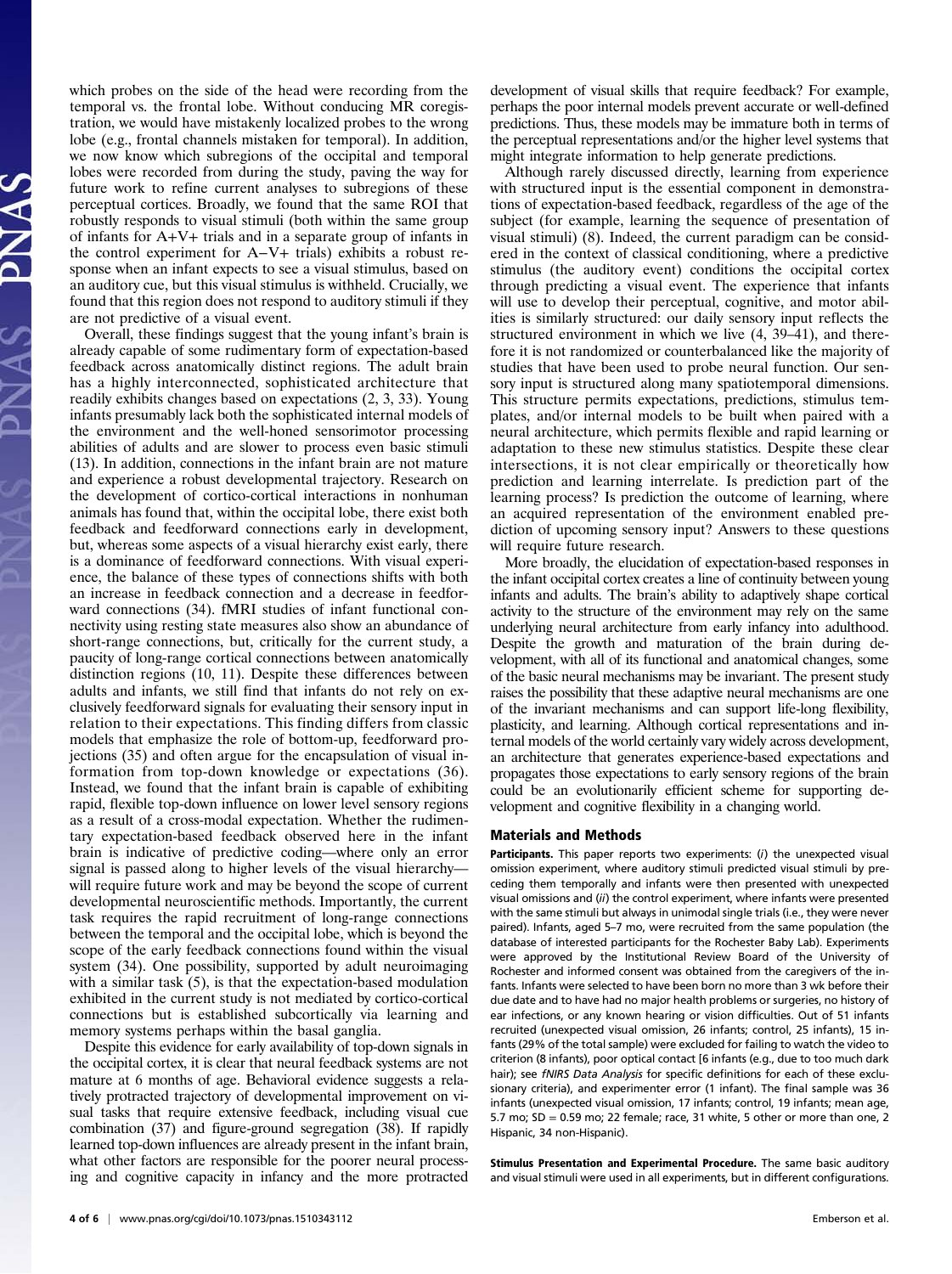Stimuli appear in [Fig. S3,](http://www.pnas.org/lookup/suppl/doi:10.1073/pnas.1510343112/-/DCSupplemental/pnas.201510343SI.pdf?targetid=nameddest=SF3) [Movie S1](http://movie-usa.glencoesoftware.com/video/10.1073/pnas.1510343112/video-1), and [Audio Files S1](http://www.pnas.org/lookup/suppl/doi:10.1073/pnas.1510343112/-/DCSupplemental/pnas.1510343112.sa01.wav) and [S2](http://www.pnas.org/lookup/suppl/doi:10.1073/pnas.1510343112/-/DCSupplemental/pnas.1510343112.sa02.wav). All trials started with the presentation of a monochromatic gray screen with a white box (black bordered) presented in the middle. The box was 15.2 degrees of visual angle squared (11.5cm<sup>2</sup> with the infant sitting ∼43 cm from the screen). Immediately after, a combination of auditory and/or visual stimuli were presented: two novel, nonspeech auditory stimuli (well-described as a honk, like from a clown horn, and an unusual rattle sound) and/or two visual stimuli that are a red cartoon smiley face that was presented in two different events or ways (entering a white box from either the top or the bottom, moving into the box to touch the opposite side of the box in 500 ms, and then exiting the box in the same side that it entered from in another 500 ms). Both the auditory stimuli and the duration of the presence of the red smiley face were 1 s in duration. In the visual omission experiment, an auditory stimulus was presented 750 ms before the visual stimulus. Thus, there was overlap between these stimuli for 250 ms. An individual sound (one of two) was consistently paired with one direction of movements for the visual stimulus, creating two pairs of audiovisual stimuli which was done to balance the constraints of keeping infants sufficiently engaged to watch the requisite number of trials and having robust associative learning for the infants. Individual pairs were used with the same frequency throughout the experiment. In the control experiment, the same four stimuli (two each of auditory and visual) were presented, but always in unimodal single trials. After the conclusion of the last stimulus, the empty white box and the gray screen (static visual presentation with silence) was presented for 1,000–1,500 ms (randomly determined). Stimuli were presented on a Tobii 1750 eye tracker, screen measuring 33.7 by 27 cm, and computer speakers placed directly below the screen but behind a black curtain. Sounds were presented between 64 and 67 dB. Stimuli were presented using MATLAB for Mac (R2007b) and Psychtoolbox (3.0.8 Beta, SVN revision 1245).

There were two types of stimulus presentation: blocks and single trials. Blocks, presented only for the unexpected visual omission experiment, consisted of six A+V+ trials: three of each specific pairing, randomly ordered and each separated by the jittered interstimulus interval (ISI) (1–1.5 s). Single trials were used in all experiments and consisted of the presentation of a single A and/or V stimulus, followed by the same jittered ISI. In between single trials and blocks, baseline stimuli were presented [dimmed fireworks video (42) and calming instrumental version of "Camptown Races," (Baby Music, album released 2010)] for a jittered ISI of 4–9 s (mean, 6.5 s) (43).

Based on the assumption that, with these novel auditory and visual stimuli, infants do not start the experiment with an expectation that these auditory stimuli will be followed by visual stimuli, the unexpected visual omission experiment began with three blocks of A+V+ presentation (18 total pairings) to provide infants with some initial learning of the specific AV pairs and generate appropriate sensory expectations.

After familiarization, infants were presented with three types of trials, each followed by baseline: one block of six A+V+ pairs, two single trials of A+V+ pairs, and two single omission trials or A+V− which results in one block and four single trials that were presented repeatedly in a fully randomized order until the infant became fussy or consistently inattentive. This design (i) ensured that only 20% of the trials presented unexpected visual omissions to maintain sensory expectations for pairings over the duration of the experiment and yet (ii) provided equal numbers of trials and trial types to compare across A+V+ trials and omission trials (both single trials, presented with the same frequency and at consistent times throughout the experiment). For the control experiment, no familiarization was used, again based on the assumption that infants do not start the experiment with such AV expectations. Instead, only single unimodal trials were presented (two of each auditory and visual stimulus, randomly ordered in groups of four) until the infant became fussy or inattentive.

The experiment was conducted in a darkened room with dark floor-toceiling curtains surrounding the infant and the caregiver. Only the monitor (Tobii eye tracker) was visible to the infant because all other equipment (e.g., speakers, computers) were on the other side of the curtains and out of sight. Infants sat on their caregivers' laps. Caregivers were instructed to not interfere with the infant's watching of the video but to make sure that infants did not grab at the cap on their head (see next section) or rub up against them with the cap to move it. We also asked that they encourage the infant to be as still as possible but to allow the infant to move and stand up if it was necessary to keep the infant contentedly watching the video. The researchers watched the caregiver and infant from a video camera underneath the monitor.

fNIRS Recording. fNIRS recordings were conducted using a Hitachi ETG-4000 with 24 possible NIRS channels: 12 over the back of the head to record bilaterally from the occipital lobe, and 12 over the left side of the head to record from the left temporal lobe. The channels were organized in two  $3 \times 3$  arrays, and the cap was placed so that, for the lateral array, the central optode on the most ventral row was centered over the left ear and, for the rear array, the

central optode on the most ventral row was centered between the ears and over the inion. This cap position was chosen based on which NIRS channels were most likely to record from temporal and occipital cortex in infants. Due to curvature of the infant head, a number of channels did not provide consistently good optical contact across infants (the most dorsal channels for each pad). We did not consider the recordings from these channels in subsequent analyses and only considered a subset of the channels (seven for the lateral pad over the ear and five for the pad at the rear array).

FNIRS recordings were collected at 10 Hz (every 100 ms). Using a serial port, marks were presented from the MATLAB on the stimulus presentation computer to the Hitachi ETG-4000 using standard methods. Marks were sent for the start and end of each presentation type for the given experiment (e.g., blocks of AV trials, single AV trials, and single omission trials). The raw data were exported from the Hitachi ETG-4000 to MATLAB (version 2006a for PC) for subsequent analyses with HomER 1 (Hemodynamic Evoked Response NIRS data analysis GUI, version 4.0.0) using the default preprocessing pipeline of the NIRS data. First, the raw intensity data were normalized to provide a relative (percent) change by dividing the mean of the data (HomER 1.0 manual), thus any change from zero is meaningful and does not require an explicit baseline period. Then, the data were low-pass and high-pass filtered (two separate steps) to remove high frequency noise such as Mayer waves and low frequency noise such as changes in blood pressure. Second, changes in optical density were calculated for each wavelength, and a PCA analysis was used to remove motion artifacts. Finally, the modified Beer–Lambert law was used to determine the changes (delta) in concentration of oxygenated and deoxygenated hemoglobin for each channel (the DOT.data.dConc output variable was used for subsequent analyses, see the HomER Users Guide for full details) (44). Timing information (mark identity and time received by the ETG-4000 relative to the fNIRS recordings) was also extracted from the ETG-4000 data using custom scripts run in MATLAB R2007b.

fNIRS Data Analysis. Subsequent analyses were conducted in MATLAB (R2013a) with custom analysis scripts. These analyses consisted of removing any additional motion artifacts. Following Lloyd-Fox et al. (2009) (45), an algorithm was written such that, for each trial, motion was detected when the concentration (either oxygenated or deoxygenated hemoglobin) was greater or less than  $\pm$  5 mM·mm. The algorithm, then, searches both forward and backward from the portion of the signal beyond this threshold for a point where the beginning of the motion occurred. Specifically, the algorithm searched for a point in the signal that fits any of these three criteria (in order of preference): (i) the signal changed sign; (ii) when there had been 15 consecutive points where the slope has been less than 0.5 (indicating that the rapid change in the signal had ceased); or (iii) if neither of these criteria were met, when there had been more than 200 points since the signal was beyond the  $\pm$  5 mM mm threshold. The benefits of this algorithm are that it does not rely on potentially biased and nonreplicable "hand coding" of motion, but that it not only determines when motion was likely to have occurred (signal values beyond  $\pm$  5mM·mm) but also identifies the places where motion likely started (the steep rise or fall of the signal). An appropriate analogy is that you might use the peaks to identify mountains, but, if you want to remove them, you need to also find out where their bases are. Once the segments of signal that were likely contaminated by motion were identified, they were removed by zeroing the signal, which is an appropriate method because the signal had been normalized in homER and had the benefit of maintaining timing and "complete" data collection during the trial. This method was applied to all infants included in the study, resulting in an average of 0.36% of the data being excluded due to motion (SD =  $0.60\%$ ; 21 infants had no data excluded; the maximum excluded for a single infant was 1.88%).

Then, the continuous data were segmented and sorted into individual trial types based on the timing of marks. Because the experiment was ended when the infant became inattentive or fussy, we excluded trials at the end of the experiment that were not presented past the mean duration of the baseline (duration of stimulus presentation plus 6.5 s). The number of complete trials was determined for each trial type, and it was evaluated whether the infant met the inclusion criteria of watching a minimum of four single trials of both types (e.g., four A+V+ trials and four visual omission trials; see Participants for the number of infants excluded for not watching a sufficient number of trials for each study type). After exclusion, infants looked on average for 6.7 single trials of each type (SD = 2.36) and 6.29 blocks (SD = 0.99) in the visual omission experiment and 6.9 trials of each type (SD = 1.95) in the control experiment.

Then, for each infant, the average concentration of oxygenated and deoxygenated hemoglobin per channel was determined for each condition. Infants were excluded at this point if the data collected was still noisy: A combination of visual inspection but also notes on optical contact and the presence of hair and output from the otparex.m script, which provided a measure of the number of bad channels, was used. These infants were not PSYCHOLOGICAL AND COGNITIVE SCIENCES

PSYCHOLOGICAL AND<br>COGNITIVE SCIENCES